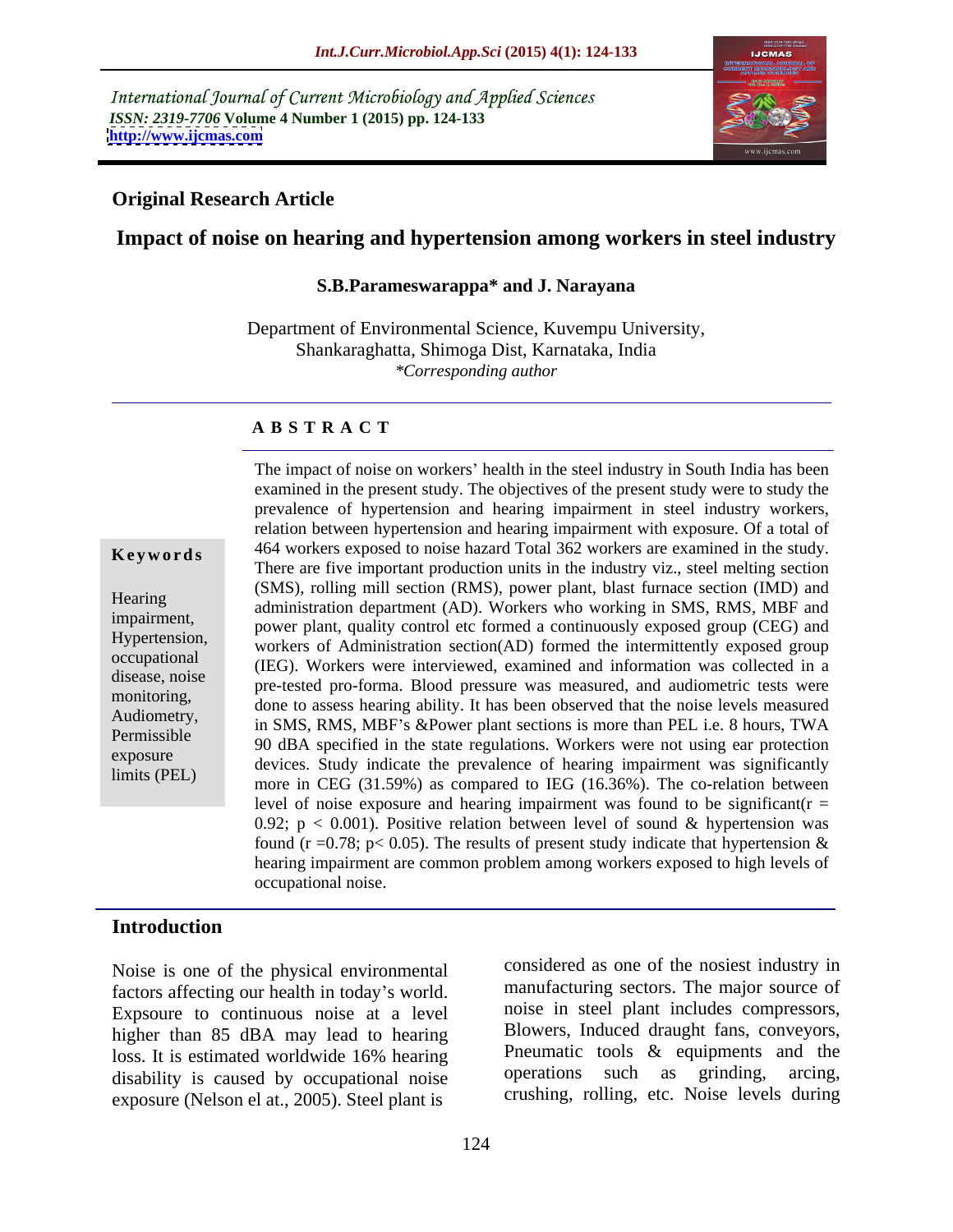120 dBA. The noise levels at steel plant Written permission was obtained from the operations without adequate engineering<br>control were found to be 108–233 % above control were found to be 108–233 % above cleared the study protocol. the PEL prescribed by State factory rules

pressure(en.wikipedia.org). Studies reveal hypertension was found to be 25.51% intermittently. among workers exposed to high level of

The present study, which was carried out & their effect on hearing impairment &

The aim of the study is to determine sections. potential hearing loss among the steel above 85 dBA This study also include to

- **Study place:** -Integrated steel plant located near Hospet in Karnataka.
- Study design: Cross sectional
- **Study period**: -December 2013 to

Out of 464 employees exposed to noise

various operations in steel plants are high hazard 362 workers participated in the and generally form within the range of 84— study. Thus the response rate was 78.01 %. Written permission was obtained from the competent authority of the factory and cleared the study protocol.

(PEL for 8 hrs TWA - 90 dBA). Thus the For analysis and internal comparison workers in steel industry are at high risk of production units such as Steel melting NIHL. section (SMS), rolling mill section (RMS) Noise can not only cause hearing taken together as continuously exposed impairment (at long-term exposures of over group (CEG), as workers were exposed to 85 decibels dB), but it also acts as a causal working environment continuously during factor for stress and raises systolic blood their working hours. While administration that prevalence of hypertension was found to purchase, medical etc. were taken as be higher among workers exposed to high intermittently exposed group (IEG) as noise level. In India, the prevalence of workers visit the manufacturing units and Power plant & Technical service were division (AD) consisting of Stores, Finance, intermittently.

noise (Narlawar, 2006). The factory works continuously round the in an integrated steel plant situated near of permanent nature. The shifts of workers Hospet is an attempt to study noise problems were changed on rotation every week. hypertension among steel workers. helmets; goggles, hand gloves and masks clock in three shifts of eight hours each. Posting of worker in particular section was Protective devices like apron, shoes, were made available for workers in all sections.

workers who are exposed to noise levels All the workers who participated in this know association between noise level & occupational health centre for medical hearing impairment and noise level & checkup & audiometry tests with a prior hypertension. appointment. Each worker was interviewed **Materials and Methods** with respect to noise problems was collected study were examined in the factory and examined. Information from employees in a proforma designed for this purpose.

# **Blood pressure measurement**

study. Blood pressure was measured in supine April 2014. 2014. position by using BP Digital monitor HEM guidelines. The OMRON HEM-7113 is a fully automatic blood pressure monitor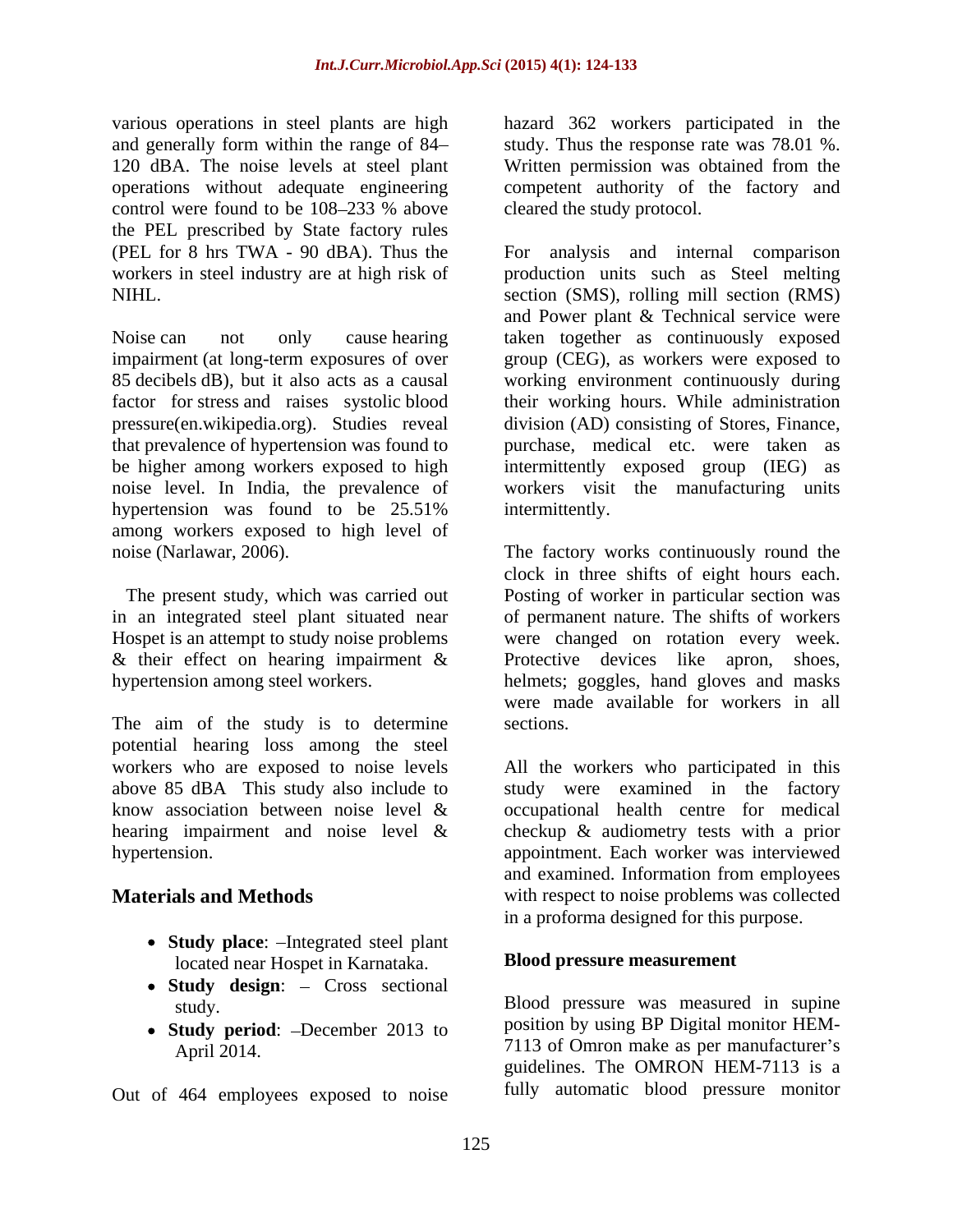operating on the oscillometric principle. It measures Blood pressure & pulse rate & shows the result digitally.

After a brief period of rest for 5 minutes interval, Blood pressure was measured in a quiet private room in sitting posture. The centre of the cuff was at heart level and three measurements were taken at 5 minutes intervals. The systolic & Diastolic blood pressures were recorded and the average of three readings was used for data analysis.

Hypertension was defined according to the on prevention, detection, evaluation & treatment of high blood pressure) as systolic blood pressure > 130mm Hg and Diastolic blood pressure >80mm Hg.

# **Determination of noise level at workplace** and  $\frac{a}{51}$  and  $\frac{a}{51}$  of  $\frac{b}{51}$  are groups

Actual noise levels in this plant have been measured and their maximum and minimum  $A$  liearing level (IIL) was recorded as the values are taken for 3 minutes and the average reading was recorded. These details are given in Table 2. The details of sound level meter used for this study are given below:

- 
- Make: TES Electrical electronics corp.
- Range: 35 dB to 130 dB. Frequencies
- 
- Accuracy:  $+2.0$  dB.

Results have been recorded by holding the the criteria prescribed for determination of<br>instrument at a bajabit of 1.5m from around hearing impairment from various instrument at a height of 1.5m from ground in working environment of the workers in order to determine the noise levels to which<br>the workers are an example a. National insurance commission: 50 dB the workers are ex- posed.

Audiometric test was conducted for 362 b.

employees and hearing loss was assessed by audiometry test.

Accuracy: Pressure: + 3mm Hg. used which is self-recording type and The Audiometer model Proton Sx-3, was confirmed to ANSI standard. It was calibrated biologically & acoustically at regular intervals. The audiometer operator was a certified audio technician.

 $7<sup>th</sup>$  report of JNC (Joint National committee house in the production shops and also for The workers were tested at the start of work shifts to minimize temporary threshold shift effects. The workers tested had not worn hearing protectors. The tests were conducted for workers who are exposed to continuous noise in the production shops and also for control group employees working in administration department having minimal occupational noise exposure.

> The workers tested were divided into five age groups 18-20, 21-30, 31-40, 41-50,  $51 - 60$  years.

A hearing level (HL) was recorded as the average of audiometric threshold at 500, 1000 and 2000 Hertz. Hearing impairment was considered to have occurred when the hearing level (HL) was exceeded 25 dBA.

# **Hearing impairment criteria**

Model No: TES -1350 between 31.5 Hz to 8 kHz.<br>
pure tone audiometric test frequencies of Weighting scale:  $A & C$   $500 - 1000 & 2000$  Hz (NIOSH 1990) The prevalence of hearing loss was determined based on hearing threshold levels with a low fence of 25 dBA at the 500, 1000 & 2000 Hz (NIOSH, 1990).

> The criteria prescribed for determination of hearing impairment from various professional bodies are:-

- Audiometric assessment 3 kHz in the ear which hears best. a. National insurance commission: 50 dB hearing loss averaged through 1, 2 and
	- b. American academy of ophthalmologists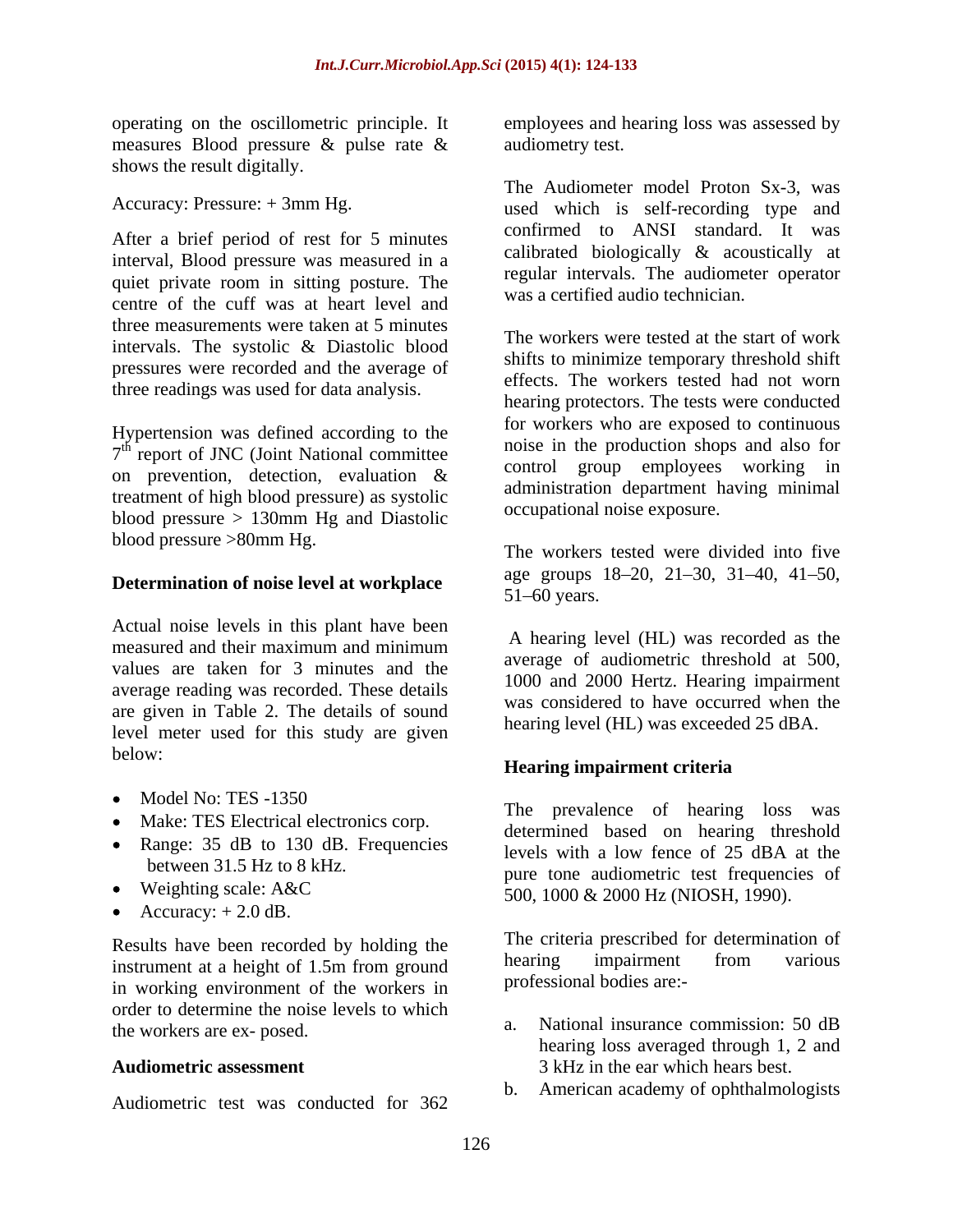The hearing impairment criteria and classification suggested by Mr. Wendy, pallant is considered in this study because it considers hearing loss from the threshold Table 1 depicts section wise distribution of hearing level of 26 dB – 40 dB as mild Noise level. It is observed that Noise level hearing loss. This helps to take corrective was more than permissible limit in SMS, measures in the early stages of hearing loss. RMS and MBF's & power plant sections. Based on hearing threshold level, the Hearing impairment and hypertension was degrees of hearing loss are classified as found to be significantly more in these areas. below (Wendy Pallant, 2001).

- 
- 
- Patients with this degree of loss have trouble hearing some conversational speech. **Audiometric test reports**
- **d. Moderate severe hearing loss (56 70**
- **e. Speech hearing loss (71 90 dB):**
- 

&otolaryngologists 25 dB hearing loss entered in Microsoft excel spread sheets & averaged through 0, 5, 1 and 2 kHz in analyzed with the help of MINITAB both ears.  $\blacksquare$  statistical software package.  $X^2$  test  $\&$ c. British association of ophthalmologists: coefficient of co-relation were used for 40dB hearing loss averaged through 1, statistical tests. Frequency distribution tables 2 and 3 kHz in both ears. & percentage were used to summarize study 2 to at  $\ell$ test & data in tabular formats.

# **Results and Discussion**

a. **Normal hearing** (0–25 dB): At this subjects working in steel factory. Among level hearing is within normal limits. 362 workers participated in the study 64 b. **Mild hearing loss (26 40dB)**: At this were contract employees. Out of 362 level, patients feel difficulty in participants 307 employees are working in suppressing background noise. Patients manufacturing units exposed to noise and 55 within this degree of loss may not hear employees were selected from soft speech. administration, stores, finance, medical etc. c. **Moderate hearing loss (41 55 dB)**: as control group who visit manufacturing Table 2 shows the age composition of the employees were selected from sections intermittently.

**dB):** With this degree of loss patients The test reports of audiometry for 362 do not hear most conversational level employees both from study & control group speech. Studied in detail.

Severe hearing loss may affect voice Table 3 gives Audiometric test reports of quality. The same state of the set of the set of the set of the set of the set of the set of the set of the set of the set of the set of the set of the set of the set of the set of the set of the set of the set of the set f. **Profound hearing loss (> 90 dB):** with impairment of workers among continuously profound hearing loss (deafness), exposed group (CEG) & intermittently speech and language deteriorate. exposed group (IEG) workers. The degrees The dip or notch at 4 KHz or 6 KHz is a as Normal, Mild, Moderate, and Moderate to symptom of noise induced hearing loss. severe, speech hearing loss & profound **Statistical analysis** 70% of workers have normal hearing and Data from completed questionnaire were hearing loss. There are no cases of speech362 employees indicating hearing of hearing loss are classified into six groups hearing loss (deafness). It is found nearly about 30% of employees have mild to severe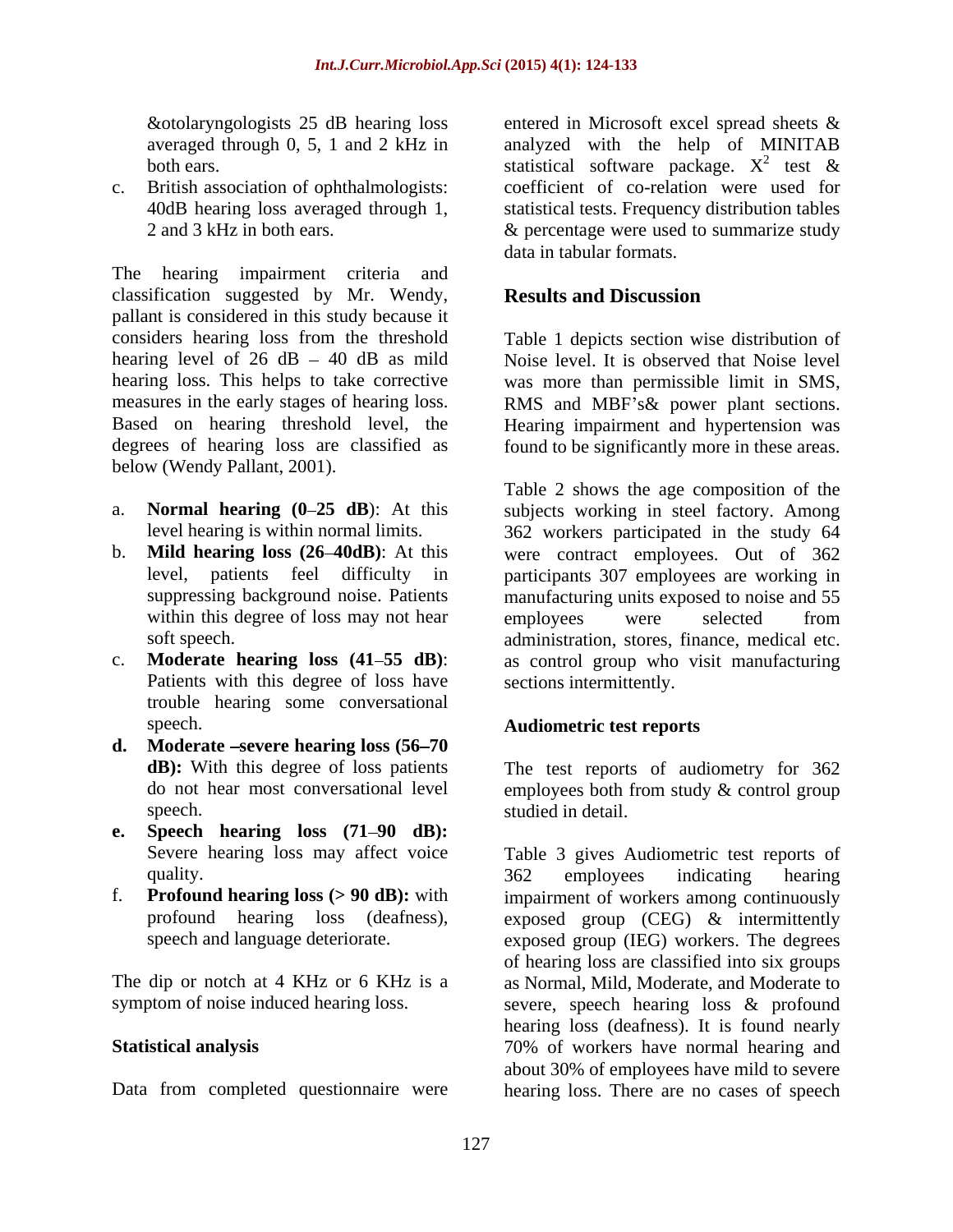hearing loss & profound hearing loss

Table 3 indicates hearing impairment among workers in CEG is (35.83 %) which is much

impairment and duration of exposure. As the Technical service as compared to age group increases, the workers are more age group of 51–60 whereas hearing significant  $(r = 0.92; p < 0.01; t = 6.05)$ . impairment was directly associated with duration of exposure.

employees of all age groups was in the societies. Occupational noise is a exposure and hypertension. It was also

Table 6 shows association between hearing This clearly indicates there is positive high noise generation equipments association between hearing impairment and (Compressors, produced prinders,

(deafness) noticed during Audiometry tests. be statistically significant ( $x^2$  =61.65, p< hypertension. This association was found to  $2^2$  =61.65, p< 0.05)

more than the hearing impairment i.e.16.36 sound and noise related health problems like % among IEG employees. This indicates a hypertension & hearing loss. It was positive relationship between noise exposure boserved that hypertension & hearing loss & hearing impairment. were more common in production & Table 4 shows age wise distribution of noise viz., Blast furnaces, Steel making workers and association between hearing section, Rolling mills, Power plant, and experienced and their exposure to noise is was low. From the study it is found that the long. The hearing impairment was found correlation between level of sound and very high i.e. 39.39 % among workers in the hearing impairment was found to be impairment was found very less i.e. 21.96% Further it is found that the correlation in the age group of 21–30. This clearly between level of sound & hypertension indicates the prevalence of hearing found to be statistically significant  $(r = 0.78;$ Table 7 shows association between level of maintenance sections having high levels of Technical service as compared to Administration section where level of sound significant (r = 0.92; p < 0.01; t = 6.05).<br>Further it is found that the correlation  $p < 0.005$ ,  $t = 3.28$ )

Table 5 shows section wise distribution of recognized as a physical factor in the workers & association between environment that is injurious to many hypertension& duration of exposure. It is aspects of health& safety. Noise is an observed that hypertension among environmental problem in industrialized narrow range of 33.33%–33.14%. In this widespread risk factor, with a strong study no positive relationship was found evidence base linking it to important health between the age group of employees i.e. outcome i.e. hearing loss & hypertension. observed that prevalence of hypertension observed a significant rise in blood pressure was more among workers of CEG (35.5%) in response to noise (Herbold *et al.,* 1989; as compared to workers of IEG (21.81%). Mahmood *et al.,* 2007; Mollar, 1980; Noise hazard is increasingly being societies. Occupational noise is a Many research scientists in the world have Berendra Yadav *et al.,* 2013).

impairment & hypertension. It was observed It was found that occupational noise induced that out of 106 workers with hearing hearing loss was most frequent among all impairment, 68 workers have hypertension. occupational diseases. The prevalence rate This works out 64.15% whereas out of 256 of NIHL as per central labour institute study workers with normal hearing, 53 workers is 15.2%. In our study the prevalence rate of have hypertension. This works out 20.70%. hearing loss was 35.5%. This may be due to high noise generation equipments (Compressors, pneumatic grinders,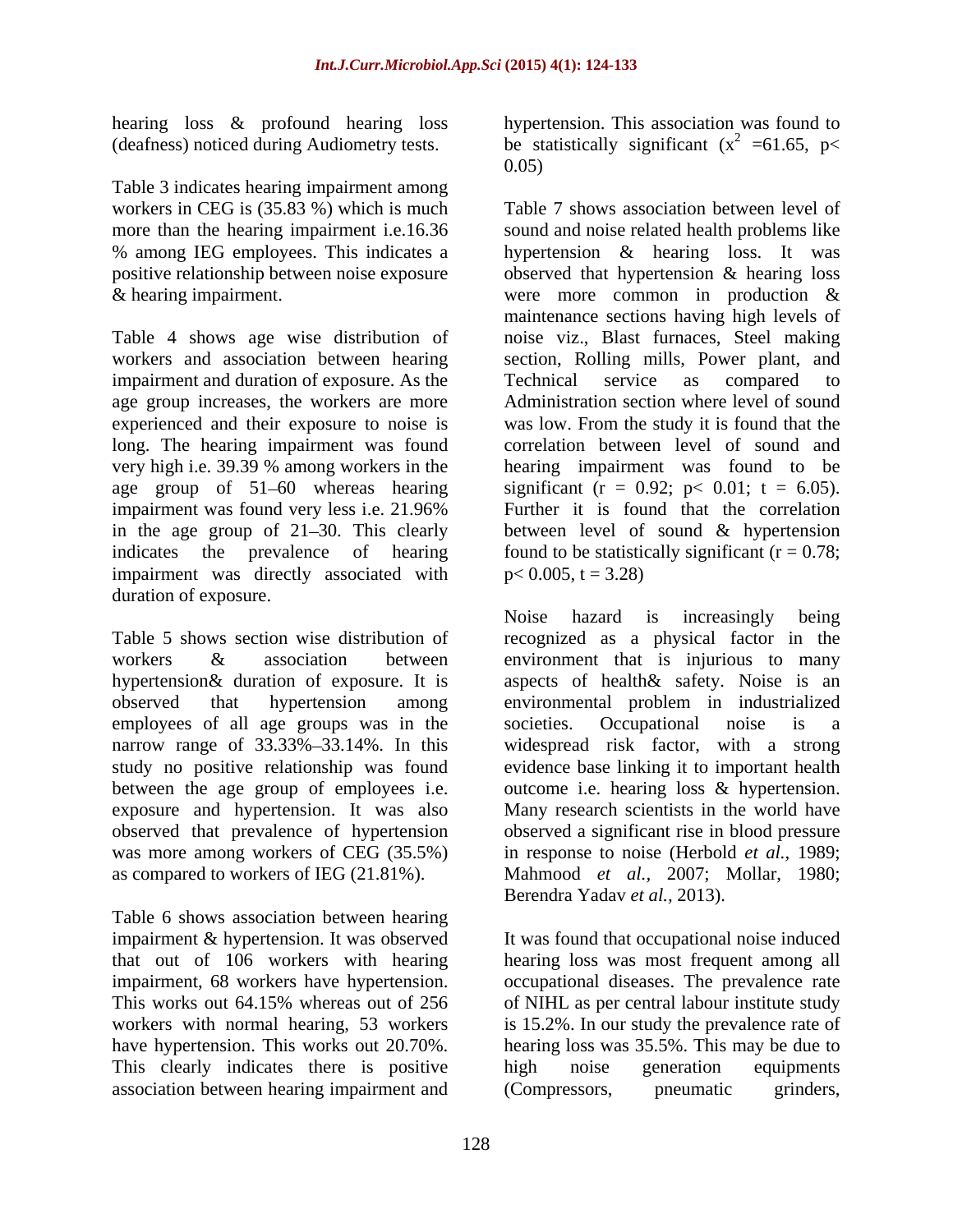conveyors, Induced draught fans etc.) and RMS and MBF's & power plant sections are the process like rolling, grinding, crushing, exposed to higher noise level than drilling and arcing in LRF's employed in steel plant.

Talbot stated that subjects with a severe noise related hearing loss <65 dB HL According to Feedback obtained from the averaged over 3.4 and 6 KHz had a greater workers through questionnaire, it is noticed likelihood of hypertension and suggested that this could be the result of long term noise exposure (Talbott *et al.,* 1985). In a study conducted by Narlawar (2006), it is  $\rightarrow$  Workers have sleep disturbance from found that the prevalence of hypertension was found to be 25.51% among workers  $\rightarrow$  Workers have the problem of exposed to high level of noise. Whereas in our study the prevalence of hypertension  $\rightarrow$ was found as high as 33.42% among the ear & hearing problem. workers exposed to high noise level. This  $\triangleright$ may be due to combined effect of heat & conveyors, Induced drangin frams etc.) and MBF's & power plant sections are<br>the process like rolling, grinding, crushing, exposed to higher noise level than<br>drilling and arcing in LRF's employed in permissible limit of noi

mass index, smoke and alcohol intake were complained of discomfort in using not collected. Increased number of earplug & other PPE's. But as already participants in such study would give more accurate results. Nevertheless, results of the present study indicate that hypertension and hearing loss are significantly associated with duration of exposure of noise. Both noiseinduced health problems (hypertension & noise impairment) were common in CEG workers as compared to IEG workers. Also it was found that hypertension was more

permissible limit of noise.

# **Workers feed back**

that workers are disturbed from noise problem in their workplace.

- Workers have sleep disturbance from noise problem.
- Workers have the problem of nervousness.
- Workers have complained of ringing in the ear & hearing problem.
- Most of the workers do not have periodical hearing tests.
- noise at many places in steel industry. It is noticed during field study that only In the present study, the data related to body protection equipments. Workers 35% of employees were found using ear protection equipments. Workers indicated, noise hazard being a major problem in Blast Furnace, Rolling Mills, steel Making shops and Power plant sections in Steel industry, the use of ear protection devices is found very essential.

common in workers with hearing level of 90 dBA which is PEL for 8 hours It has been observed that the noise levels in the Steel industry are much above the noise TWA as per State Factories rules.

| <b>Section</b>                        | Noise level in dB | <b>Average reading</b> |
|---------------------------------------|-------------------|------------------------|
| Rolling Mill Section (RMS)            | 84-120            | 102                    |
| Steel Melting section (SMS)           | 80-102            |                        |
| <b>Blast furnaces</b>                 | 82-108            |                        |
| Sinter plants                         | 84-115            | 99                     |
| Power plant                           | 77-103            | ሰሰ                     |
| Machine Shop (MS)                     | 86-97             |                        |
| <b>Administrative Department (AD)</b> | 46-52             | 49                     |

**Table.1** Distribution of Noise level in different Sections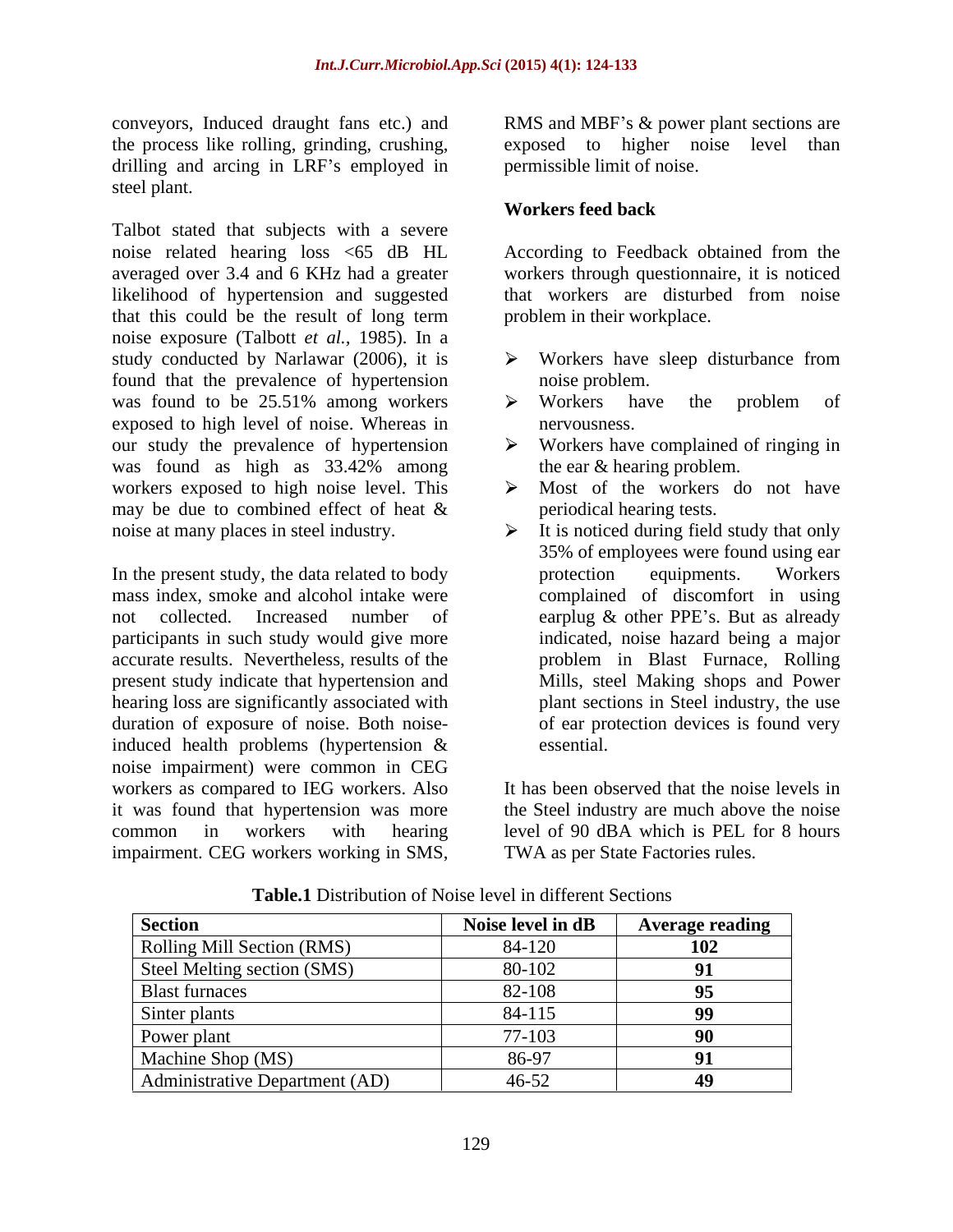#### *Int.J.Curr.Microbiol.App.Sci* **(2015) 4(1): 124-133**

| Age in Years | No. of persons |       |
|--------------|----------------|-------|
| 18-20        |                | 0.55  |
| $21 - 30$    | 105            | 29.00 |
| $31-40$      | 140            | 36.67 |
| $41 - 50$    | ◡▱             | 22.65 |
| $51-60$      |                | 9.11  |
| <b>Total</b> | 362            | 100%  |

| Table.2<br>-<br>$\ldots$ et Composition of workers<br><b>ULINULU</b> |  |
|----------------------------------------------------------------------|--|
|                                                                      |  |

The participants are from all age group, but the maximum number of workers was in the age group of  $31-40$  years i.e. 36.67%.

**Table.3** Audiometry results: Section wise hearing impairment details among exposed & control group employees

|       |                         | Workers exposed to Noise (study group) |                       |                       |                      |                                                               | <b>Control</b><br>group                          |              |
|-------|-------------------------|----------------------------------------|-----------------------|-----------------------|----------------------|---------------------------------------------------------------|--------------------------------------------------|--------------|
| Sr.No | <b>Hearing</b><br>level | <b>Degrees of</b><br>hearing loss      | <b>MBF</b><br>$n=111$ | <b>SMS</b><br>$n=77$  | <b>RMS</b><br>$n=69$ | Power plant,<br>QAD, Civil,<br><b>Utility</b> etc<br>$n = 50$ | Horticulture,<br>Admn.<br>Finance etc.<br>$n=55$ | <b>Total</b> |
|       | $0-25$ dB               | Normal                                 | 73(65.76)             | $53(68.83)$ 45(65.21) |                      | 37(74.0)                                                      | 46(83.63)                                        | 254          |
| 02    | $26 - 40$ dB            | Mild                                   | 32(28.82)             | 22(28.57)             | 16(23.18)            | 11(22.0)                                                      | 08(14.54)                                        | 89           |
| 03    | $41 - 55$ dB            | Moderate                               | 05(4.50)              | 01(1.29)              | 06(8.69)             | 02(4.0)                                                       | 01(1.81)                                         | $\tau$<br>1J |
| 04    | 56-70 dB                | Moderate -<br>severe                   | 01(0.90)              | 01(1.29)              | 02(2.89)             | Nil                                                           | Nil                                              | 04           |
| 05    | 71-90 dB                | Speech hearing                         | Nil                   | Nil                   | Nil                  | Nil                                                           | Nil                                              | Nil          |
| 06    | $-90$ dB                | Profound<br>hearing loss<br>(deafness) | Nil                   | Nil                   | Nil                  | N <sub>i</sub> 1                                              | Nil                                              | Nil          |

- $\bullet$  SMS Steel making shop
- $\bullet$  RMS Rolling mill division.
- MBF's Mini blast furnaces
- Technical services- Civil, Power plant, Quality assurance department, utility etc.
- Administration Department Stores, Finance, security, Medical etc.
- Data in cells represent number of subjects with hearing loss.  $\bullet$
- Figures in parenthesis show percentage of 'n'  $\bullet$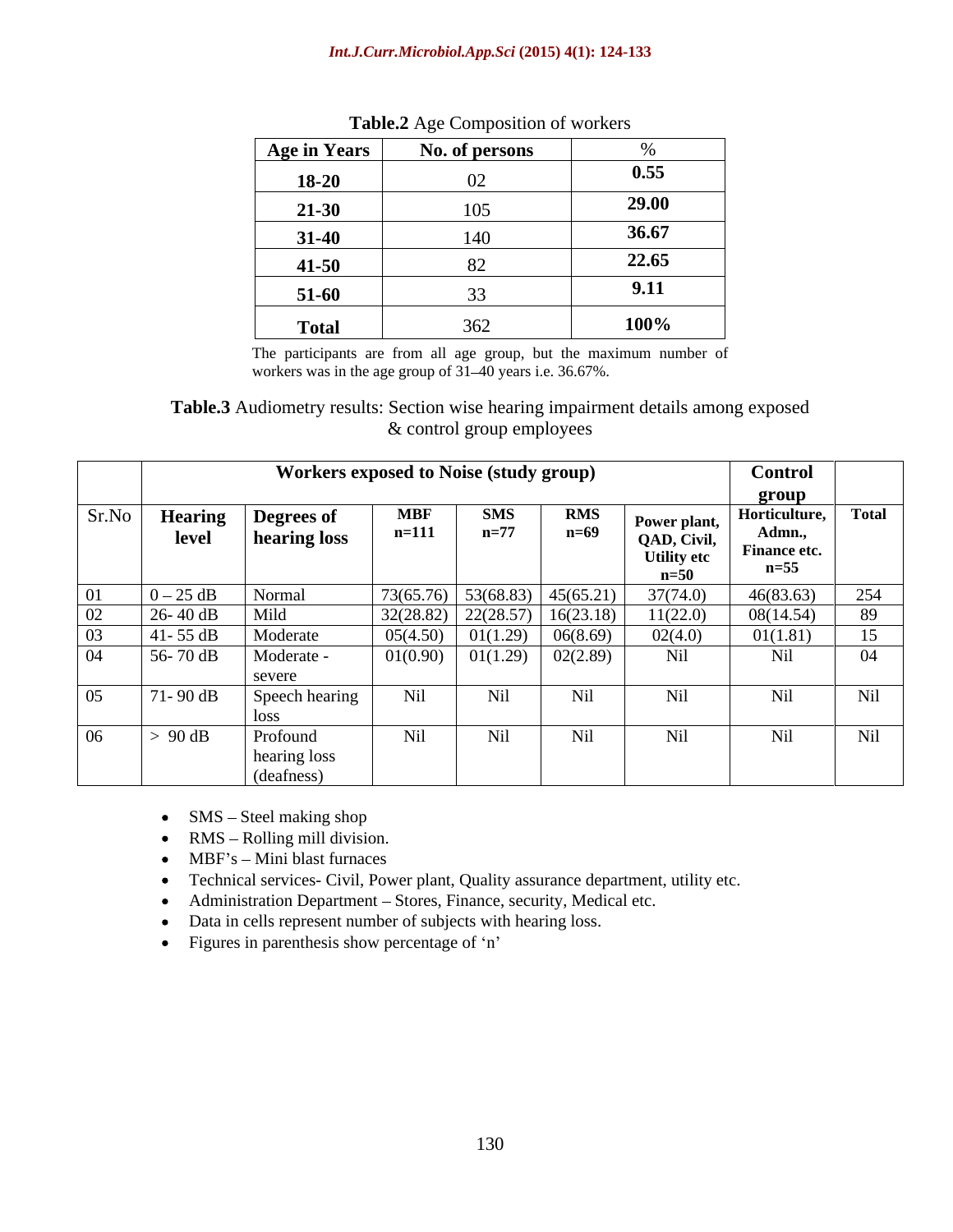| Age<br>group | <b>SMS</b><br>$n = 77$ | MBF's<br>$n = 111$ | <b>RMS</b><br>$n=69$ | <b>Technical</b><br>services<br>$n=50$ | Administratio<br>n department<br>$n=55$ | <b>Total</b> |
|--------------|------------------------|--------------------|----------------------|----------------------------------------|-----------------------------------------|--------------|
| 18-20        | Ni                     | Nil                | Nil                  | Nil                                    | Nil                                     | Nil          |
| $21-30$      | 09(6.49)               | 16(14.41)          | 07(10.14)            | 02(4.0)                                | 01(1.81)                                | 35           |
| $31-40$      | 1(9.09)                | 17(15.31)          | 09(14.49)            | 08(16.0)                               | 02(3.63)                                | 47           |
| $41 - 50$    | 04(2.59)               | 9(8.10)            | 08(11.59)            | 02(4.0)                                | 05(9.09)                                | 28           |
| 51-60        | 3(3.89)                | Nil                | 02(2.89)             | 02(4.0)                                | 04(7.27)                                | 11           |
| <b>Total</b> |                        | 42                 | ንհ                   | 14                                     |                                         | 121          |

| <b>Table.4</b> Association<br>Association between age of | group & hearing impairment |  |
|----------------------------------------------------------|----------------------------|--|
|                                                          |                            |  |

Data in cells represent number of subjects with hearing impairment  $\bullet$ 

Figures in parenthesis show percentage of 'n'  $\bullet$ 

# **Table.5** Section wise association between age group & hypertension

|           |               |             | Workers exposed to noise |               |               | <b>Control group</b> |         |              |
|-----------|---------------|-------------|--------------------------|---------------|---------------|----------------------|---------|--------------|
| Age       | <b>Normal</b> | <b>Mild</b> | Moderate                 | <b>Severe</b> | <b>Normal</b> | Mild                 | Modera  | <b>Total</b> |
| group     | $n=19'$       | $n = 94$    | $n = 14$                 | $n=2$         | $n = 42$      | $n=11$               |         |              |
|           |               |             |                          |               |               |                      | $n=2$   |              |
| $18 - 20$ | 02(1.01)      | Nii         | Nil                      | Nil           |               | N1l                  | Nil     | 02           |
| 21-30     | 74(37.56)     | 17(18.08)   | 05(35.7)                 | Nil           | 08(19.04)     | 01(9.09%)            | Nil     | 105          |
| $31 - 40$ | 57(34.01)     | 53(56.38)   | 06(42.85)                | Nil           | 10(23.80)     | 03(27.27)            | (50.0)  | 140          |
| $41 - 50$ | (20.81)       | 16(17.02)   | 03(21.42)                | 01            | 17(40.07)     | 04(36.36)            | Nil     | 82           |
| 51-60     | 13(6.59)      | 08(8.51)    | Nil                      | 01            | 07(16.66)     | 03(27.27)            | 1(50.0) | 33           |
|           |               |             |                          |               |               |                      |         | 362          |

SMS - Steel making shop, RMS - Rolling mill division, MBF's - Mini blast furnaces  $\bullet$ 

Technical services- Civil, Power plant, Quality assurance department, utility etc.  $\bullet$ 

Administration Department - Stores, Finance, security, Medical etc.  $\bullet$ 

Data in cells represent number of workers with hypertension.  $\bullet$ 

 $\bullet$ Figures in parenthesis show percentage of 'n'

# **Table.6** Association between hearing impairment & hypertension.

| <b>Hearing impairment</b> | Hypertensive | Non-hypertensive | <b>Total</b> |
|---------------------------|--------------|------------------|--------------|
| <b>Present</b>            | 68(64.15)    | 38(35.84)        | 106(29.28)   |
| Absent                    | 53(20.70)    | 203(79.29)       | 256(70.71)   |
| <b>Total</b>              | 121(33.42)   | 241(66.57)       | 362          |

Figures in parenthesis show percentage

 $X^2 = 61.65;$   $P = <0.05$  $P = 61.65;$   $P = 6.05$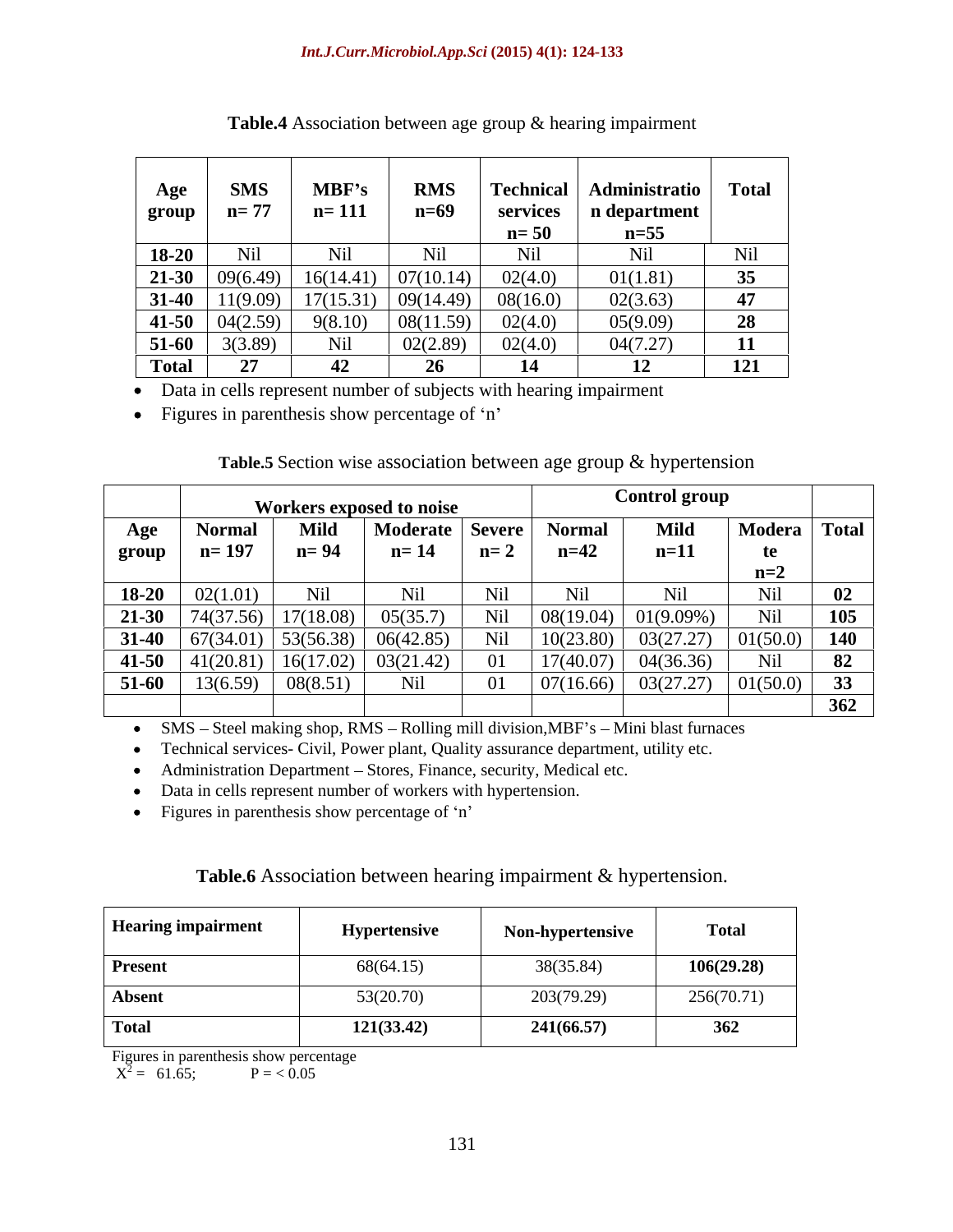| <b>Section</b>                            | Noise level in | No. of persons | No. of workers |
|-------------------------------------------|----------------|----------------|----------------|
|                                           | dВ.            | with           | with hearing   |
|                                           |                | hypertension   | impairment     |
| <b>Rolling Mill Section (RMS)</b>         | 102            | 27(39.13)      | 24(34.78)      |
| <b>Blast furnaces &amp; Sinter plants</b> |                | 42(37.83)      | 36(32.43)      |
| <b>Steel Melting section (SMS)</b>        |                | 26(33.76)      | 24(31.16)      |
| Power plant, utility, civil, QAD          | 90.            | 14(28.0)       | 13(26.0)       |
| group(Admn,<br>Control<br>Finance,        | 49             | 12(21.81)      | 09(16.36)      |
| security, stores etc)                     |                |                |                |

**Table.7** Association between level of sound and noise induced hypertension & hearing impairment in each section

Figures in parenthesis denote percentage.

• Hearing impairment  $\mathbf{r} = 0.92$ ,  $p < 0.01$ ,  $t = 6.05$ 

Hypertension  $r = 0.78$ , p<0.05, t = 3.28

The results show that noise causes **Acknowledgement** hypertension and hearing impairment in exposed workers. So effective actions Authors are thankful to the management of should be taken to prevent or minimize the steel plant for giving permission & full coeffects of noise at workplaces. Efforts should be made to control the noise at the source, to minimize the transmission of **References** noise by providing barrier and to protect the workers from noise hazard. There Berendra Yaday, Sangeeta Singhal, S.E. should be permanent arrangements for regular measurements of noise levels at Steel factory and education regarding noise control should be given prime importance. The problem of noise should *Allied Sci.*, 2(1): 41–48 be taken into consideration during design, planning & selection of machineries in the industry. Plant engineers should arrange the work schedule for workers according to the level of noise in workplaces. New workers who will work at noisy workplaces should be subjected to hearing and illness tests periodically. Suitable PPE's such as ear muff  $\&$  ear plug should be provided for the workers and should be Mollar, A.R. 1980. Noise as a health trained on regular usage of personal protective equipments. Employers and workers should help each other in edn. Appleton Century Crofts, New combating noise problem and its effects on  $\gamma$  ork, Pp. 790–9

#### **Acknowledgement**

operation for conducting this study

# **References**

- Berendra Yadav, Sangeeta Singhal, S.F., Hashmi, Mohammad Muzammil, Ajay K. Singh. 2013. Effects of workplace noise on hearing and cardiovascular system. *Nat. J. Med. Allied Sci.,* 2(1): 41–48
- Herbold, M., Hense, H.W., Keil, U. 1989. Effects of road traffic noise on prevalence of hypertension in men. *Soz Praventivmed,* 34(1): 19–23.
- Mahmood, R., Ghulam, J.H., Alam, S., Safi, A.J., Salahuddin, Amin-ul-Haq. 2007. Effect of 90 decibel noise of 4000 Hertz on blood pressure in young adults. *Noise Pollut.*, 4: 1–4.
- hazard. In: Maxy Rossenau Public health and preventive medicine, 11th edn. Appleton Century Crofts, New York, Pp. 790–9
- workers health. Narlawar, U.W., Bhooshan G. Surjuse, Sushama S. Thakre. 2006.